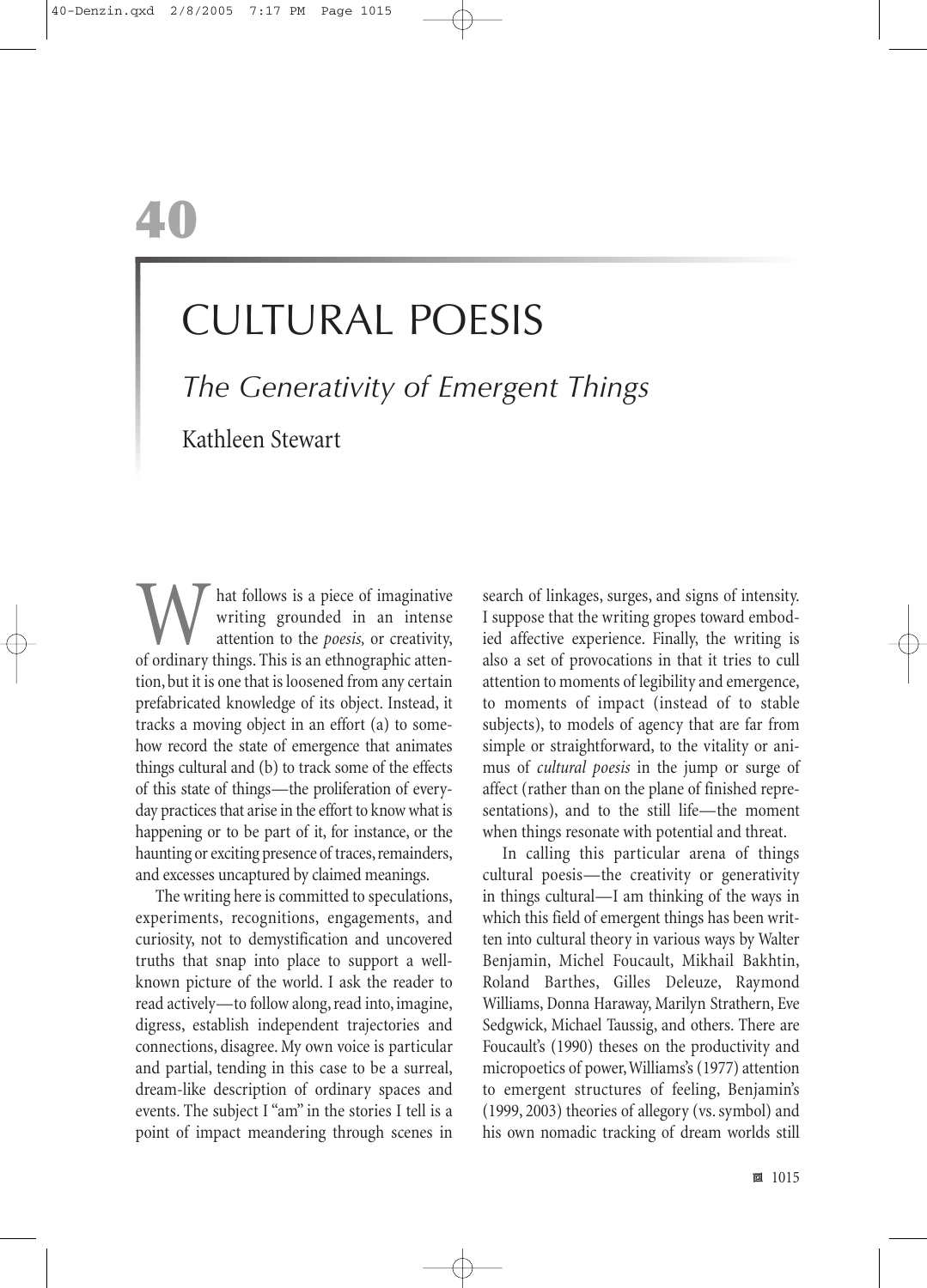resonant in material things, Bakhtin's (1982, 1984) fundamental theorization and elaboration of the social poetics lodged in language, texts, and social worlds, and Barthes's (1975, 1977, 1981, 1985) intense and sustained insistence on the workings of spaces and pleasures in between, or outside, or somehow in excess of the recognized objects we call texts, experience, meaning, concept, and analysis. Deleuze and Guattari (1987) polemicized the conflict between meaning-based models of culture and models that track actual events, conjunctures, and articulations of forces to see what they do. In the wake of their critique, they outlined a theory of the affective as a state of potential, intensity, and vitality (see also Guattari, 1995). Contemporary feminist theorists, notably Haraway (1997, 2003), Strathern (1991, 1992a, 1992b, 1999), and Sedgwick (1992, 1993, 1997, 2003), have carefully—and with enormous creative energy of their own—worked to theorize the generativity in things cultural and to make room for ways of thinking and writing it, as has Taussig (1986, 1992, 1993, 1997, 1999).

Here, I try to incite curiosity about the vitality and volatility of cultural poesis in contemporary U.S. public culture through a story of ethnographic encounters (see also Stewart, 1996, 2000a, 2000b, 2002a, 2002b, 2003a, 2003b).

## **回** ORDINARY INTENSITIES: AFFECT, VITALITY, GENERATIVITY

This is a story about public circulations in moments of vital impact. It takes place in the United States during an ongoing present that began some time ago. This is a time and place in which an emergent assemblage made up of a wild mix of things—technologies, sensibilities, flows of power and money, daydreams, institutions, ways of experiencing time and space, battles, dramas, bodily states, and innumerable practices of everyday life—has become actively generative, producing wide-ranging impacts, effects, and forms of knowledge with a life of their own. This is what I mean by cultural poesis.

Here, I offer some random examples of the generativity of all things in a state of cultural emergence. The objects of my story are emergent vitalities and the ordinary practices that instantiate or articulate them, if only partially and fleetingly. Caught, or glimpsed, in their very surge to be realized, these are things that are necessarily fugitive, shifting, opportunistic, polymorphous, indiscriminate, aggressive, dreamy, unsteady, practical, unfinished, and radically particular.

The writing here is one that tries to mimic felt impacts and half-known effects as if the writing were itself a form of life. It follows leads, sidesteps, and delays, and it piles things up, creating layers on layers, in an effort to drag things into view, to follow trajectories in motion, and to scope out the shape and shadows and traces of assemblages that solidify and grow entrenched, perhaps doing real damage or holding real hope, and then dissipate, morph, rot, or give way to something new. It talks to the reader not as a trusted guide carefully laying out the perfect links between theoretical categories and the real world but rather as a subject caught in the powerful tension between what can be known and told and what remains obscure or unspeakable but is nonetheless real. Its thoughts are speculative, and its questions are the most basic. What is going on? What floating influences now travel through public routes of circulation and come to roost in the seemingly private domains of hearts, homes, and dreams? What forces are becoming sensate as forms, styles, desires, and practices? What does it mean to say that particular events and strands of affect generate impacts? How are impacts registered in lines of intensity? How are people quite literally charged up by the sheer surge of things in the making? What does cultural poesis look like?

### **回** DREAMLAND

The roller-coaster ride of the American dream had come into a sharp-edged focus. Good and bad. Winning and losing. Those were your choices. Anxious and haunted sensibilities tracked unwanted influences and veiled threats in idioms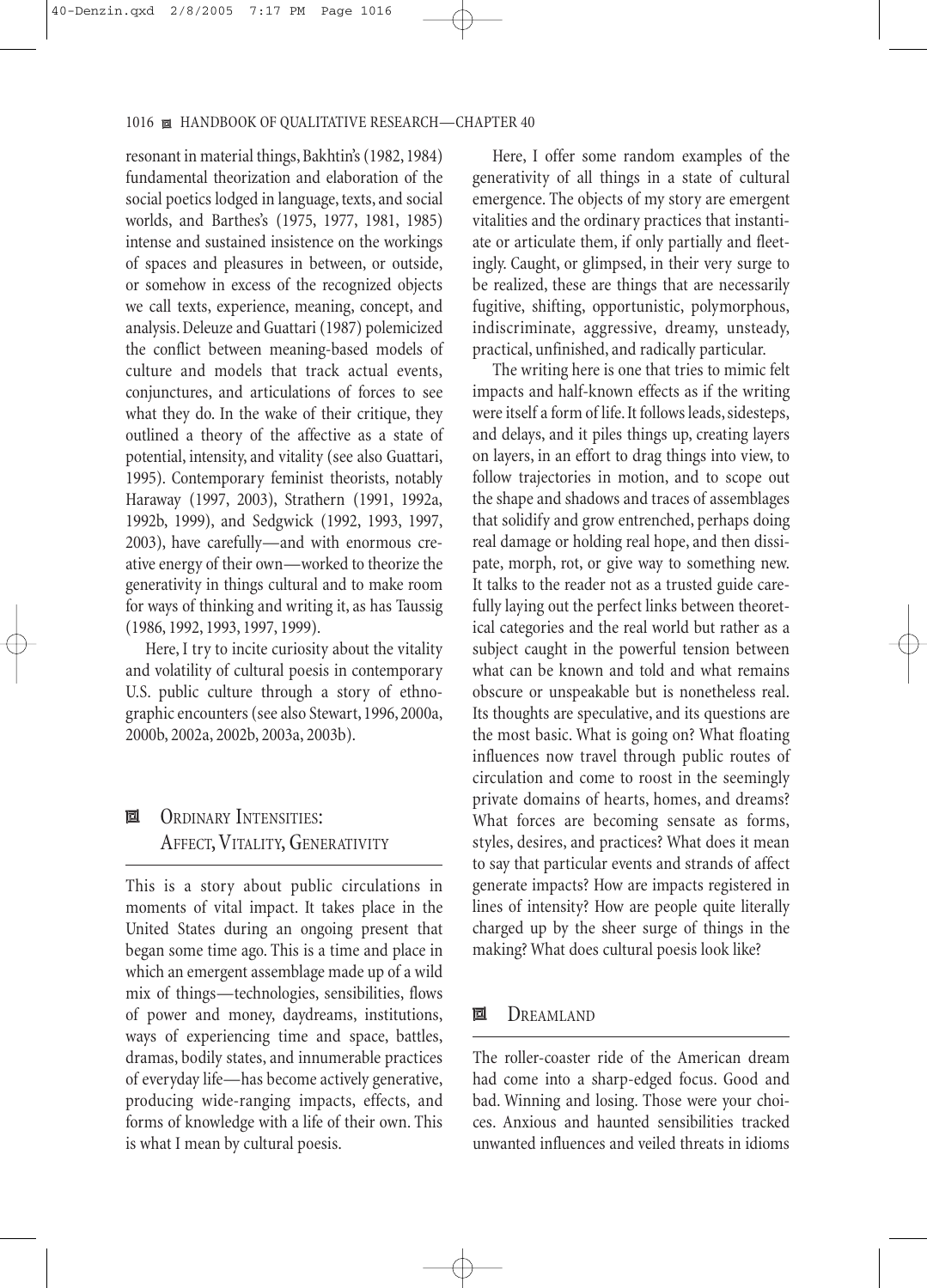of addiction, trauma, and conspiracy while dreams of transcendence and recluse set afloat reckless hopes of winning or escape. Life was animated in equal parts by possibility and impossibility. We lurched between poles of hope and despair as overwrought dreams flopped to the earth, only to rise up again, inexplicably revitalized, like the monster in a horror movie or the fool who keeps going back for more. Lines of escape were fascinating too—the rocketing fortunes of the rich and famous, the dream of a perfect getaway cottage, the modest success stories of people getting their lives together again. New lifestyles proliferated at the same dizzying pace as did the epidemic of addictions and the self-help shelves at the bookstore.

The political dynamism of this tense mix of dreams and nightmares registered in an everyday life infused with the effort to track and assimilate the possibilities and threats lodged in things. Newly charged forms of the desire to know, to see, and to make a record of what was behind or underneath surfaces and systems formed a network of ordinary practices. Proliferating practices of turning desires and ideals into matter both encoded the everyday effort to master, test, and encounter emergent forces and demarcated a state of being tuned in to the mainstream. The new objects of mass desire promised both inclusion in the very winds of circulation and the nested still life of a home or identity resting securely in the eye of the storm.

As previously public spaces and forms of expression were privatized, previously privatized arenas of dreams, anxieties, agencies, and morals were writ large on public stages as scenes of impact. Yet the world had become weirdly mysterious just when it started to seem like a private life writ large or some kind of collective psyche institutionalized and exported in a global mutation. It was like a net had grown around a gelatinous mutating substance, creating a strange and loose integration of planes of existence and sensibilities. Things had become both highly abstract and intensely concrete, and people had begun to try to track emergent forces and flows on these variegated registers without really knowing what they were doing. Somehow it was all personal, but it was also something huge flowing through things.

The feminist slogan, "the personal is political," took on a new charge of intensity and swirled in spinning and floating contexts far beyond any simple ideological clarity or political program.

## **回** ORDINARY LIFE

We were busy. Homes were filled with the grounding details of getting the rent money together, getting or keeping jobs, getting sick, getting well, looking for love, trying to get out of things we had gotten ourselves into, eating in, working out, raising kids, walking dogs, remodeling homes, and shopping. There were distractions, denials, shapeshifting forms of violence, practical solutions, and real despair. For some, one wrong move was all it took. Worries swirled around the bodies in the dark. People bottomed out watching daytime television. Credit cards were maxed out. There was downsizing and unemployment. There was competition to get kids into decent schools and for them to keep their grades up. Schedules had to be constantly juggled to keep up with dance classes or layoffs. Dizzying layers of tasks filled in the space of a day.

People took walks in their neighborhoods, peering into windows by night and murmuring over beautiful flowerbeds by day. Or, we scrambled to find ways to get to work and back on unreliable buses that quit running at night. We baked birthday cakes or ordered them from the supermarket decorated with Tigger or a golf course. We "flipped off" other drivers, read the luscious novels and sobering memoirs, disappeared into the Internet, and shopped at Wal-Mart and the other megastores because they were cheap, convenient, or new and had slogans such as "Getting It Together" and "Go Home a Hero."

Positions were taken, habits were loved and hated, dreams were launched and wounded. There was pleasure in a clever or funny image. Or in being able to see right through things. Some people claimed that they could rise above the flow and walk on water. Others wore their irony like an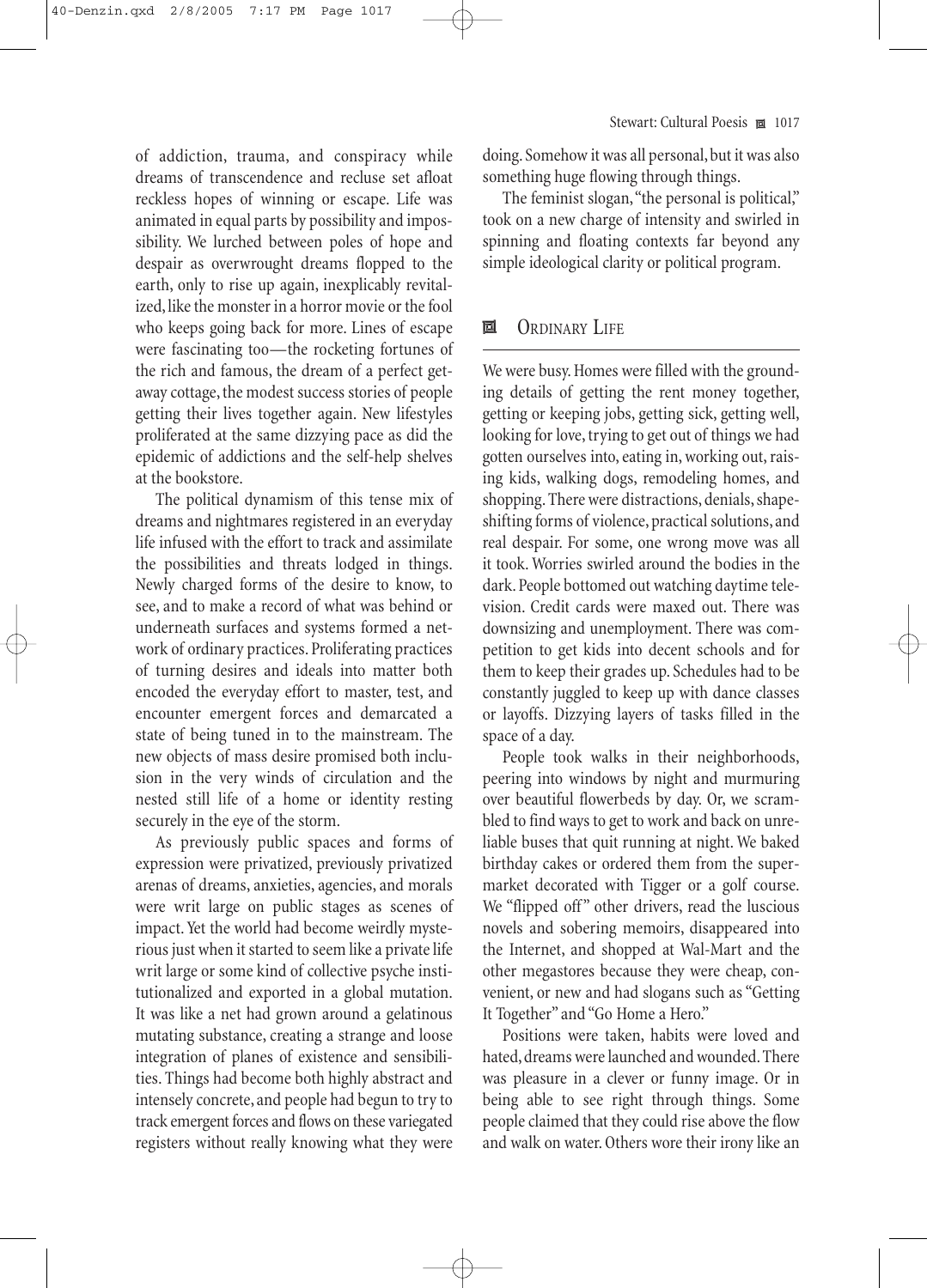accessory that gave them room to maneuver. There were all the dreams of purity, martyrdom, a return to nature, getting real, having an edge, and beating the system.

Just about everyone was part of the secret conspiracy of ordinary life to get what he or she could out of it. There were the dirty pleasures of holing up to watch one's secret bad TV show, taking a trip to the mall,working out in spinning classes at the gym, spending nights on the Internet, or playing music loud in the car on the way to the supermarket.

## 回 GAMES

There were games you could play. One was the driving game of trying to predict when the car up ahead was going to try to change lanes. Some people developed a sixth sense about it. They discovered that if they concentrated on the car they could sense when it was considering a move, even when the driver was not signaling a lane change and when the car itself was not surreptitiously leaning to the edge of the lane or acting "nervous." The game of the sixth sense became a pleasure and a compulsion in itself. It spread fast, even without the usual help of expert commentary.

You could try out this game in supermarket checkout lines too. There the game was to try to size up the flow of a checkout line in a glance. How fast is that cashier? Does that woman have coupons? That one looks like a check writer. That one looks like a talker. But the checkout line game was harder than the driving game. Even a brilliant choice could be instantly defeated by a dreaded price check or the cash register running out of tape. And once you made your choice, you were stuck with it. Already impatient, you might then start to feel a little desperate. You could switch to multitasking—make a phone call, make lists in your head, or get to work on your palm pilot. Or, you could scan the surrounding bodies and tabloid headlines for a quick thrill or an ironic inner smirk at signs of other people's eccentricity or gullibility. Or, you could just check *yourself* out by opening and paging through *Home and Garden* or *Glamour* or *Esquire.* You could relax into the

aura of tactile bodies, living rooms, and gardens that staged the jump from fantasy to flesh and back again right before your eyes. The glossy images offered not so much a blueprint of how to look and live as the much more profound experience of watching images touch matter.

## **回** ODD MOMENTS

At odd moments in the course of the day, you might raise your head in surprise or alarm at the uncanny sensation of a half-known influence. Private lives and the public world had gotten their wires crossed. Any hint of private movement would be sniffed out and thrown up on public stages, and people now took their cues so directly from circulating sensibilities that the term "hardwired" became shorthand for the state of things.

Public specters had grown intimate. The imaginary had grown concrete on public stages. All of those bodies lined up on the talk shows, outing their loved ones for this or that monstrous act. Or the reality TV shows, with the camera busting in on intimate dramas of whole families addicted to sniffing paint right out of the can.We would zoom in to linger, almost lovingly, on the gallon-sized lids scattered around on the living room carpet and then pan out to focus on the faces of the parents, and even the little kids, with big rings of white paint encircling their cheeks and chins like some kind of self-inflicted stigmata.

The labor of looking had been retooled and upgraded so that we could cut back and forth between the images popping up in the living room and some kind of real world out there.

*America's Most Wanted* aired photos of bank robbers with and without beards so that you could scan the faces at the local convenience store looking for a match.

The streets were littered with cryptic, halfwritten signs of personal/public disasters. The daily sightings of homeless men and women holding up signs while puppies played at their feet could haunt the solidity of things with the shock of something unspeakable. *Hungry. Will work for food. God bless you.*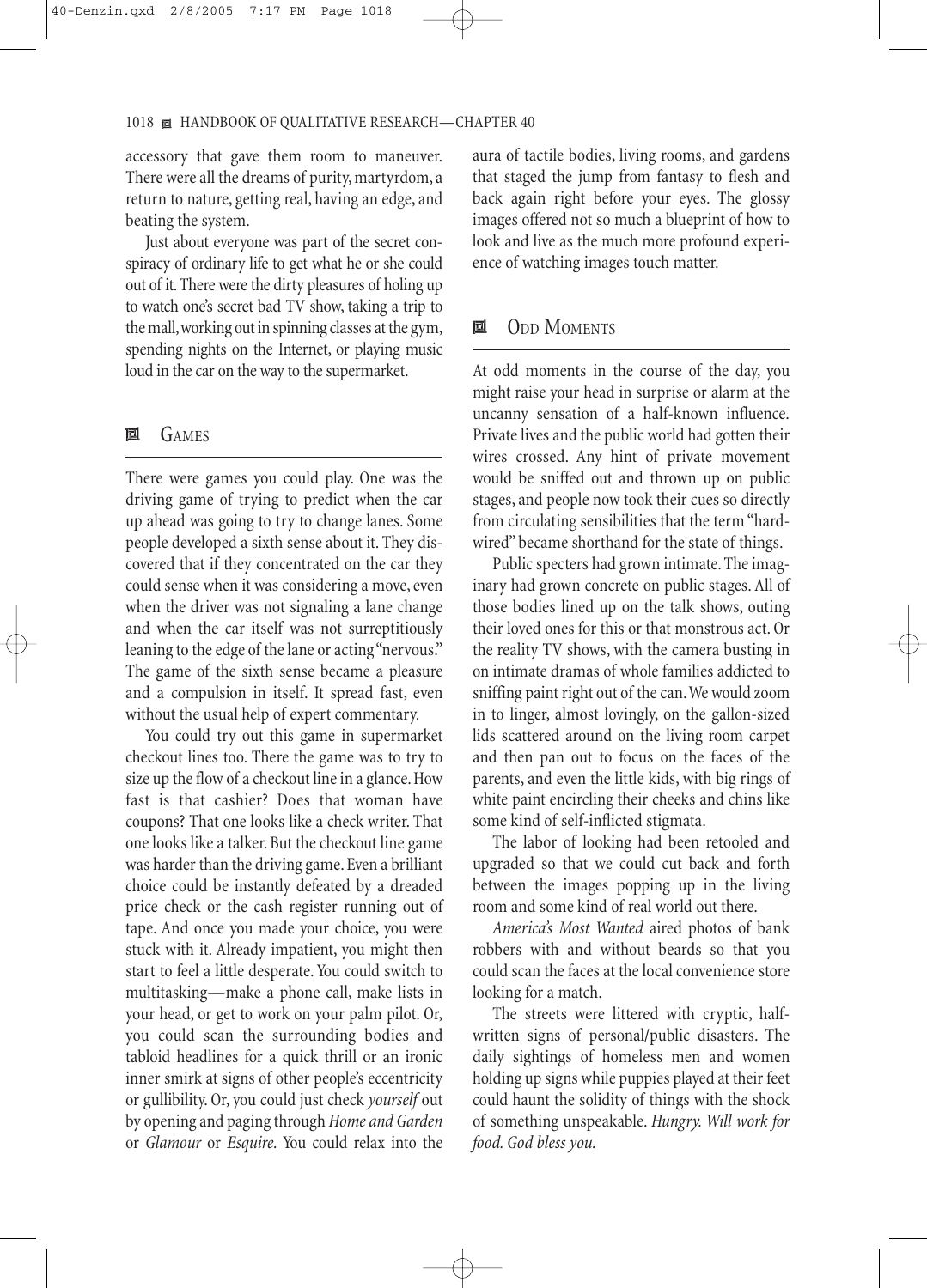The sign hits the senses with a mesmerizing and repellent force. Too sad. The graphic lettering that pleads for the attention of the passing cars glances off the eye as something to avoid like the plague. Moving on. But it also holds the fascination of catastrophe, the sense that something is happening, the surge of affect toward a profound scene.

The handmade, handheld sign of the homeless on the side of the road pleads to be recognized, if only in passing. In its desperation, the sign makes a gesture toward an ideological center that claims the value of willpower ("will work for food") and voices the dream of redemption ("God bless you"). But it is abject; it offers no affect to mime, no scene of a common desire, no line of vitality to follow, no intimate secret to plumb, no tips to imbibe for safety or good health. Instead, it sticks out of the side of vision. The shock of something unreal because it is too real, too far outside the recognized world, unspeakable. There is no social recipe for what you can do about homelessness or even what you can do with your eyes when confronted with homelessness face to face.We live in a profound social fear of encounters like this.

Even to glance out of the corner of the eye at the sign on the side of the road is a dizzying sidestep. What the glance finds in the scene it glances at, half panicked, is the excluded other's abject surge to be included in the wind of circulation the mainstream. Its message is too stark; it begs. It mimes the discourse of the mainstream to the letter, pushing it to the point of imitation or parody or fraud. It makes the mainstream seem unreal and heartless—dead.

A dollar bill stuck out of a car window gets a quick surge forward from the one with the sign and the heightened, yet unassimilated, affect of a raw contact."God bless you."

Now we are trudging the rough terrain of bodies and the sensuous accumulation of impacts.

## **回** WHATEVER

Jokes had started to circulate about how we might as well wire ourselves directly to sensation buttons and just skip the step of content altogether.

#### Stewart: Cultural Poesis **2–1019**

One day an e-mail came her way from Penny, a friend in the neighborhood who liked to keep up a running commentary on quirky characters and scenes spied from her studio windows or fabricated on drowsy afternoon walks. Penny would stop by to report tidbits and then move on.A light touch. When she used the e-mail, it was to forward funny tales filled with delicious descriptive details sent to her from like-minded others building a corpus of matters to chew on. This one told the tale of something that happened shortly after the attacks of September 11, 2001, in a medical clinic where a friend of a friend of Penny's apparently worked:

Of course, it's not the big money area and the building is very rinky-dink. Not a big target for anthrax, let's just put it that way. She works with mothers who have drug abuse problems and the office downstairs treats juvies [juveniles]. Apparently one of the women who works downstairs turned on the a/c [air conditioner] (window unit) and a white dust sprayed out all over her. Yikes. They called the CDC [Centers for Disease Control and Prevention] and men in white suits and gas masks invaded. My friend who works upstairs was dubious—and so the people in her office just stayed and worked while the downstairs was cordoned off and investigated. They rushed the substance off to the lab and put everyone who was in the office on Cipro. Then the test results came back. Low and behold, the substance tested positive for cocaine! So good, isn't it? They think one of the juvies hid his stash in the a/c when he was afraid of being searched. I think it's a brilliant idea to start pumping cocaine into the workplace. No need for caffeine anymore. Let's just move right on up to the next level of productivity inspiration. Whadya say?

## **2** A LITTLE ACCIDENT, LIKE ANY OTHER

She was in a café in a small town in west Texas. A place where ranchers hang out talking seed prices, fertilizer, and machines and where strangers passing through town are welcome entertainment. The sun had gone down, and she was half-way through her fresh-killed steak and baked potato when the biker couple came in limping.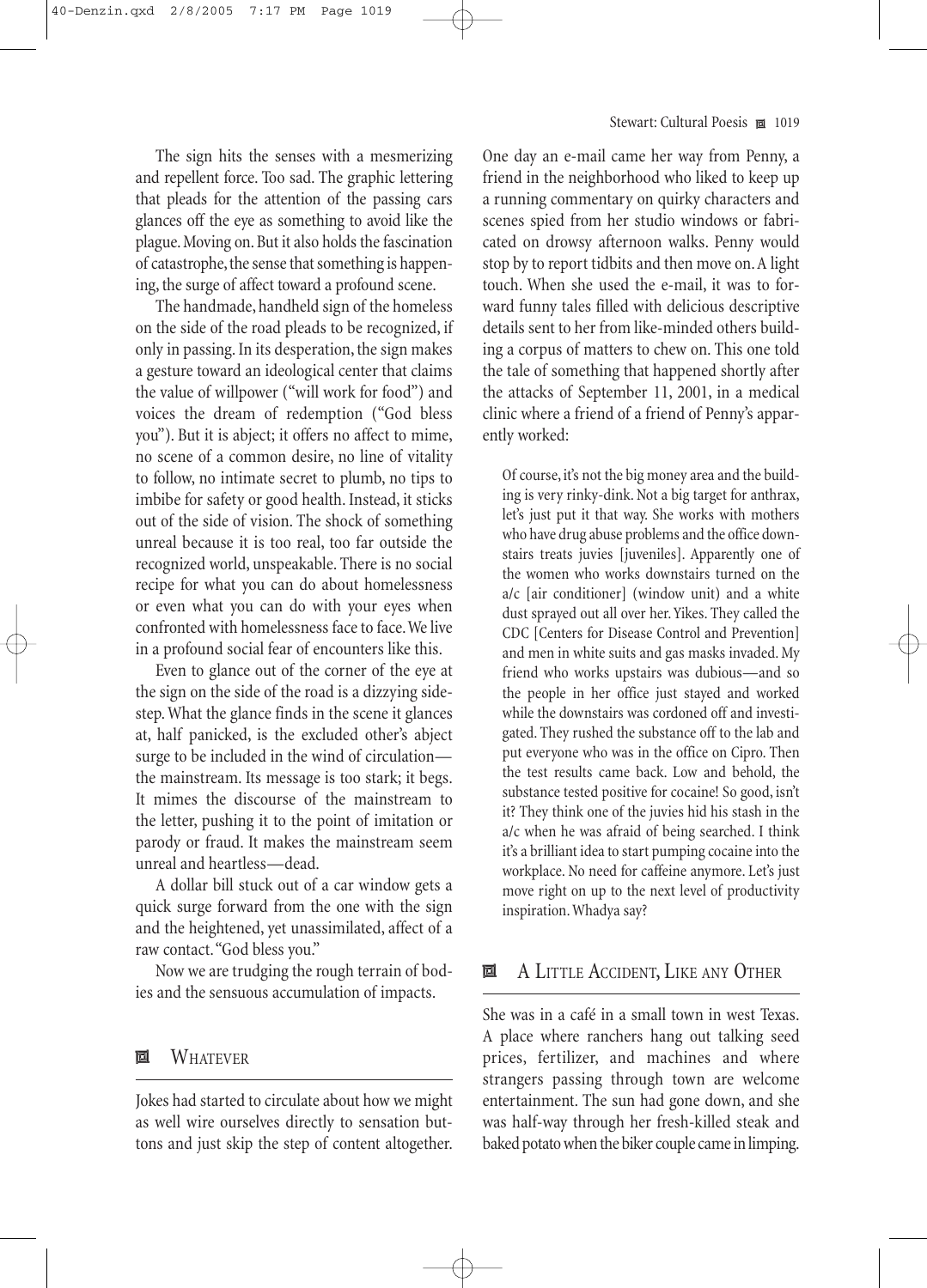All eyes rotated to watch them move to a table and sit down. The couple talked intently, as if something was up, and from time to time they exchanged startled looks. When she walked past the couple's table on her way out, they raised their heads and asked whether she was heading out on the west road and whether she could look for bike parts. They had hit a deer coming into town and dumped their bike. The deer, they said, had fared much worse.

The room came to a dead stop as all ears tuned in to the sentience of the crash, still resonating in the bikers' bodies. Slowly, taking their sweet time, people began to offer questions from their tables, drawing out the details. Then other stories began to surface of other deer collisions and strange events at that place on the west road.

As she left, she pictured how, during the days to come, people would keep their eyes open for deer parts and bike parts when they traveled the west road out of town. She imagined that there would be more talk. Conversations would gather around the event and spin off into other questions such as the overpopulation of deer, hunting regulations, and the new law that legalized riding without a helmet. There might be discussions of how to fix bikes (and especially this particular make of bike), what parts might break or twist when the bike is dumped, and who was a good bike mechanic. Or, people might talk about the condition of the roads. The image of hitting the wide open road or surviving the desert injured might come up. The talk might call up anything from the image of sheer speed encountering a deer caught in one's headlights to the abstracted principles of freedom, fate, and recklessness.

But one way or another, the little accident would compel a response. It would shift people's life trajectories in some small way, change them by literally changing their course for a minute or a day. The chance event might add a layer of story, daydream, and memory to things. It might unearth old resentments or suddenly bring a new conflict to a head. It might even compel a search for lessons learned. Resonating levels of body and mind might begin to rearrange themselves into simpler choices—good luck and bad luck, animal

lives lost and threats to machine-propelled humans, risk-taking wild rides and good old common sense.

But for now at least, and in some small way in the future too, the talk would secretly draw its force from the resonance of the event itself. Its simple and irreducible singularity. And the habit of watching for something to happen would grow.

## **SCANNING**

Everyday life was now infused with the effort to track and assimilate the possibilities and threats lodged in things. Newly charged forms of the desire to know, to see, and to record what was behind surfaces and inside systems formed a network of ordinary practices.

She was no different from anyone else.All of her life, she had been yelling "pay attention!" but now she was not sure whether that was such a good idea. Hypervigilance had taken root as people watched and waited for the next thing to happen. Like the guy she heard about on the radio who spends his whole life recording everything he does: "Got up at 6:30 am, still dark, splashed cold water on my face, brushed my teeth, 6:40 went to the bathroom, 6:45 made tea, birds started in at 6:53...."

Or, there was the neighbor on a little lake in Michigan whose hobby was recording his every move on video—his walks in the neighborhood and in the woods, his rides in his Ford Model T, his forays into Polish folk dances where old women went round and round the dance floor together, the monthly spaghetti suppers at the Catholic church in town. He gave one of his videos to her and her friends to watch. They played it one night—three anthropologists peering at whatever came their way from the weird world out there. It was a video of him walking around the lake in the winter snow and ice. They heard his every breath and footstep. There were some deer droppings on the path and some snow piles with suspicious shapes. Then he was walking up to Bob and Alice's cabin (the couple were in Florida for the winter), and he was zooming in on a huge lump of something that was pushing out the black plastic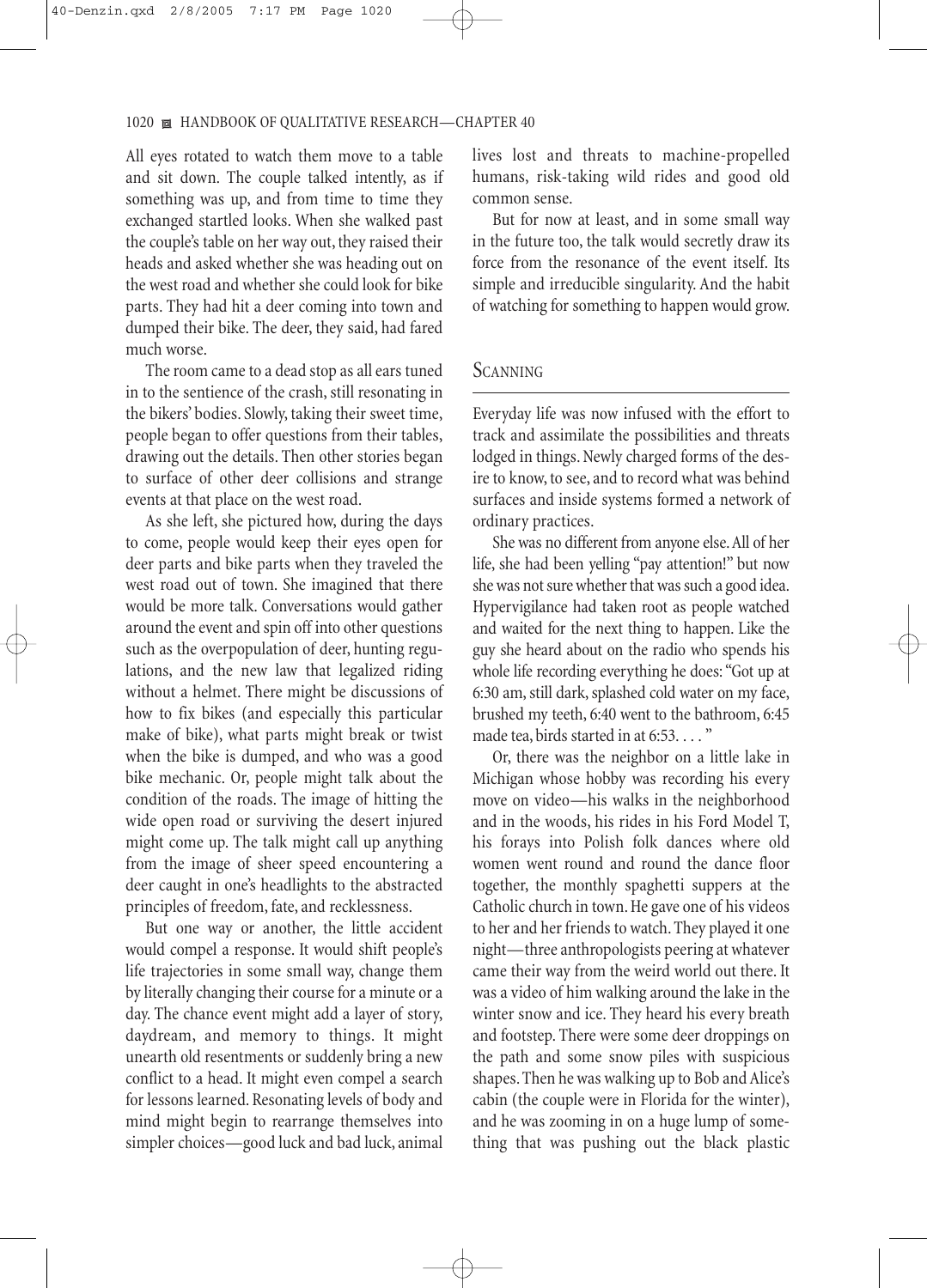wrapped around the base of the house. Uh oh. Could be ice from a broken water main. Maybe the whole house was full of ice. The neighbor guy wondered out loud, if in fact it was ice, what would happen when the ice thawed. Could be a real problem. He said that maybe he would send a copy of his video on to Bob and Alice down in Florida. Then he moved on. Back to his breathing and the icicles on trees and his footsteps in the snow. Tracking the banal, scanning for trauma.

The three anthropologists looked at each other. What was that? She was mesmerized by it, like it held a key to how the ordinary could crack open to reveal something big and hidden that it had swallowed long ago. The other two were not so easily swayed. It was some kind of weirdness that pushed banality to the point of idiocy and made no sense at all. A puzzle as to why anyone would want to record the droning sameness of things, looking for something worth noting to come his way. Some strange threat or promise that popped up just for a minute and then sank below the surface again as if nothing had ever happened. A shimmering—there one minute and gone the next. Or maybe some lyrical scene you would want to remember. Something with *meaning.*

All of this watching things was mostly a goodnatured thing. Like happy campers, people would put up with a lot of nothing in hopes of a glimpse of something. The ordinary was the mother lode that they mined, hoping for a sighting of a halfknown something coming up for air.

It could be that ordinary things were beginning to seem a little "off," and that was what drew people's attention to them. Or, maybe the ordinary things had always seemed a little off if you stopped to think about them.

There were the obsessive compulsives who kept track of things because they had to ("Got up at 6:30 am, still dark, splashed cold water on my face. . . . "). These people became sightings in themselves.

Or, there were those who gave shape to their everyday by inventing practices of mining it for something different or special. People like her friends, Joyce and Bob, who lived in the woods in New Hampshire. He was a lumberjack. She

#### Stewart: Cultural Poesis **2**–1021

cleaned those little 1950s tourist cabins that were called things such as "Swiss Village" and "Shangrila." She had left her husband and four kids after years of living straight in a regime of beatings under the sign of Jesus. She went out the back window one day and never looked back. Then she met Bob when she was tending bar, and the two took a walk on the wild side together that lasted for a dozen happy years (although not without trouble and plenty of it). He had a drinking problem, and she let him have it because he worked hard. He would hit the bottle when he got home at night and all weekend long. She called him "Daddy" even though she was a good 10 years older and pushing 50.

Joyce and Bob moved from rental cabin to rental cabin in the north woods. They invited raccoons into their cabin as if the animals were pets. They got up at 5 am to write in their diaries, and then when they got home at night they would read their daily entries out loud and look at the artsy photos of treetops and bees' nests that Bob took. Finally, they were able to get a "poor people's" loan to buy a little cabin they had found in some God-forsaken place on the north side of the lake and to fix it up. But then a card came from Joyce saying that Bob had left her for "that floozy" he met in a bar.

She wonders whether Joyce still keeps a diary, whether she still fancies the serendipitous discovery of happiness and looks for ways to deposit it in the ordinary, or whether something else has happened to her ordinary.

## **2** THE ANTHROPOLOGISTS

The anthropologists kept doing the fun things they did together. Like knocking on the doors of the little fishermen's huts on the frozen lake. They would invite themselves in for a visit, but then they would sit down on the bench and the fishermen would not say anything. Not even "who are you?" or "what are you doing here?" So, they sat together in a wild and awkward silence, staring down into the hole in the ice and the deep dark waters below. The anthropologists could not think of a single question that made any sense at all.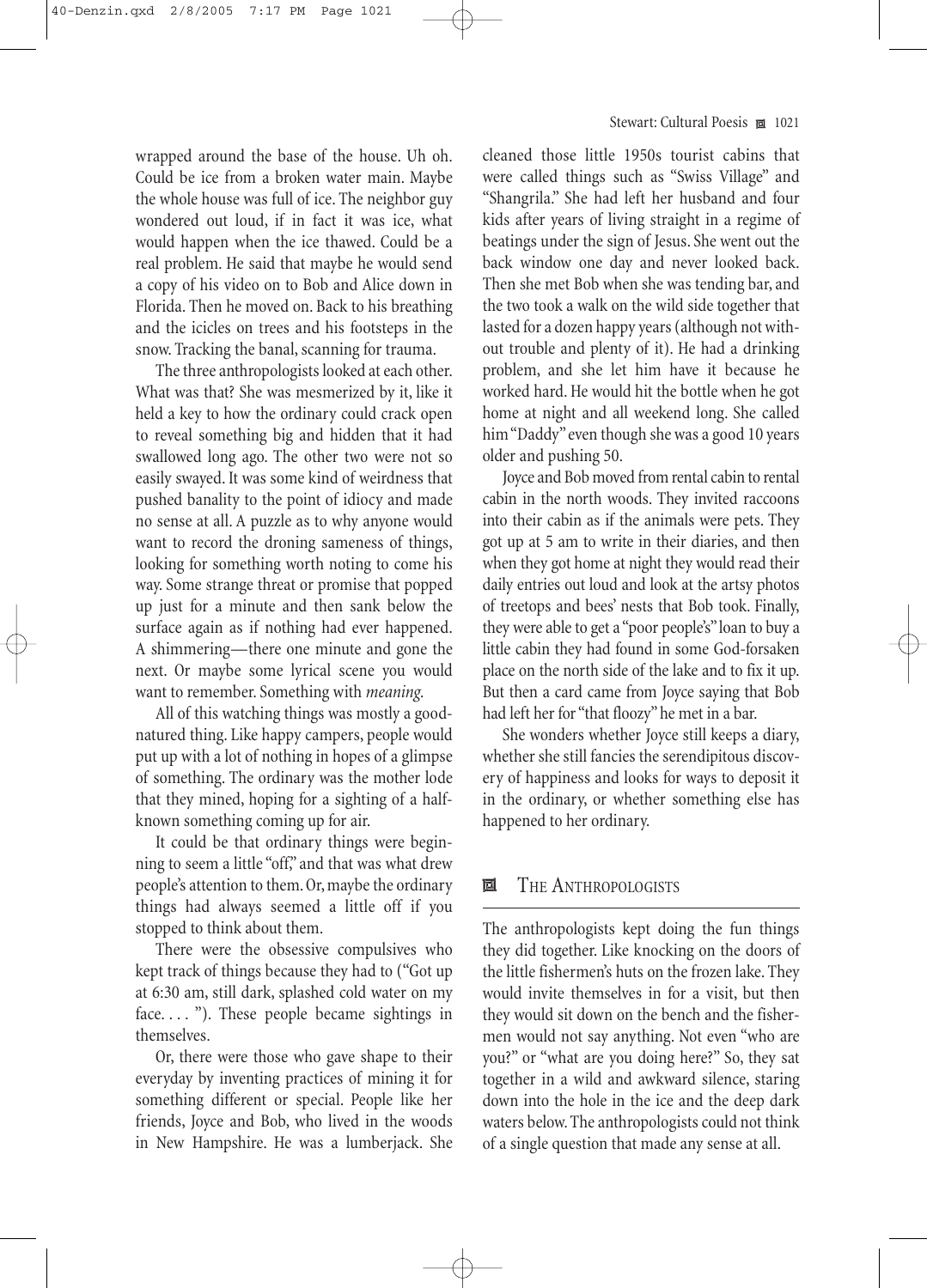When the anthropologists took walks in the woods, they would come across hunters. The hunters were more talkative than the ice fishermen. That is because they all wanted the friendly, nosy, overeducated strangers to know that they were not "Bambi killers."Maybe some other hunters were, but not them—the new breed. They were nice, and a lot of them had been to college and had things to say about politics and the environment and the state. Most of the time there was a woman in the group. The others were teaching her to hunt. Everyone—the anthropologists too—would cower when the mean-looking game wardens came around a bend looking for poachers. The wardens were the bad guys. They would drive slowly past in postapocalyptic cars with burned paint and giant guns and spotlights mounted on the hood. They would fix us with hard stares, and you could see the muscles jump under their camouflage hunting suits. These guys were jumpy.

### 回 BEING JUMPY

Sometimes, the jumpy move would take over. Lingis (1994) saw that this had happened among miners at the Arctic Circle:

The young miner who showed me the mine put out every cigarette he smoked on his hand, which was covered with scar tissue. Then I saw the other young miners all had the backs of their hands covered with scar tissue. . . . When my eye fell on them it flinched, seeing the burning cigarette being crushed and sensing the pain. . . . The eye does not read the meaning in a sign; it *jumps* from the mark to the pain and the burning cigarette, and then jumps to the fraternity signaled by the burning cigarettes. (p. 96)

## 回 A SLASHING

On the river in Austin, Texas, in the early morning, joggers pass over the long high bridge and stop to stretch their hamstrings on its metal rails. Pairs of friends, about to part for the day, will stop to stare out at the expanse of watery sights laid out below—fishermen in flat-bottomed boats sit upright in straight-backed chairs,giant blue herons poise on drowned cottonwoods, new limestone mansions perched on the cliffs above throw reflections halfway across the river. Crew boats pass silently under the bridge like human-powered water bugs skimming the surface. Occasionally, a riverboat will thrust itself slowly up the river, dredging the hard mass of the water up and over its wheel. Here, the world-in-a-picture still vibrates, as if it was just at that very moment that the real world crossed paths with an imagined elsewhere and the two realms hung suspended together in a still life.

Sometimes there are scenes of quiet desperation. Sometimes people leave memorials on the

bridge. One morning, a crude sign appeared, taped to the metal railing. Below it was a shrine—yellow ribbons and a Sacred Heart of Jesus votive candle with half-burned sticks of incense stuck in the wax. The names Angela and Jerry were written in bold letters at the top of the sign, like the names of young lovers repeated over and over in school notebooks or graffitied on train trestles. The star-crossed lovers' names were harshly crossed out and followed by the words "Relationship destroyed, with malice by Federal Agents & A.P.D. [Austin Police Department] for beliefs guaranteed under U.S. Constitutional Bill of Rights. I miss you Angela, Jessica, & Furry Dog Reef."

It was signed "Always, Jerry."

Below the signature were two graphics: the nickname "Yankee Girl"encircled by a pierced heart and a thick black box encasing the prayer "Please Come Back." Then a final howl and a promise:

Angela, Jessica and Furry Dog Reef. . . . I miss you.

May God have mercy on the souls of the hateful, evil, vindictive people who conspired to take you from me, and did so with success.Angela, I will love you always and forever.

I miss you babe,

#### Jerry

At the bottom, another pierced heart held Yankee Girl in its wounded arms.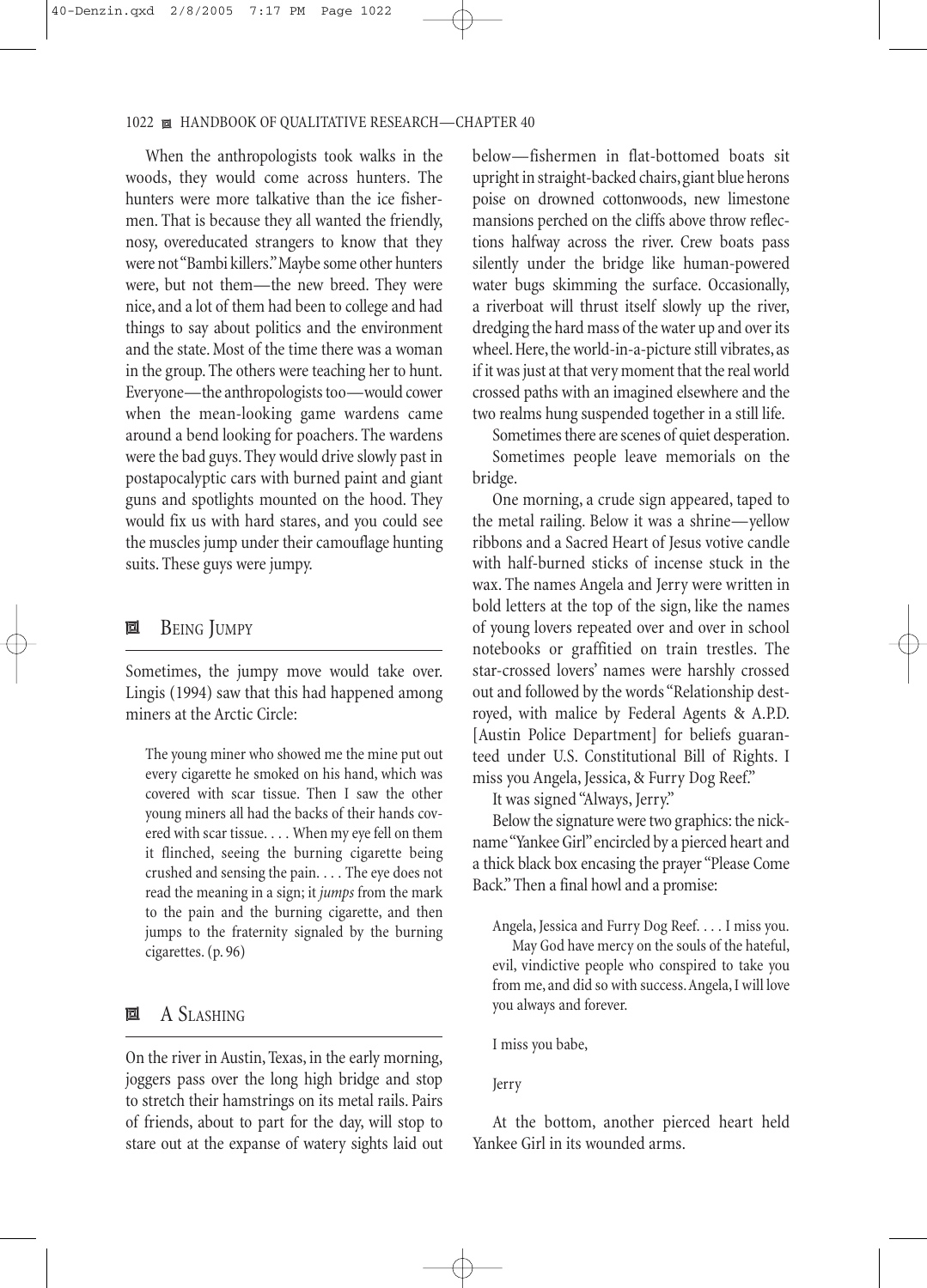The sign was both cryptic and as crystal clear as a scream. Bitter fury was its vitality and its end. Its drive to a sheer satisfaction quivered like flesh in its wavering letters. It heaved grief and longing at the world not as an outer expression of an inner state but more directly as an act of the senses making contact with pen and paper and matches. Its slashing was like the self-slashing of young women who cut themselves so that they can feel alive or literally come to their senses. It had the same self-sufficient fullness and did not ask for interpretation or dream of a meaning.

This is a sensibility as common as it is striking. It is the kind of thing you see everyday. In the elaborate poetics of graffiti—the signatures left so artfully, the politics of slashing through them, crossing them out, erasing them, replicating them all over town. Or in the signs of the homeless on the side of the road. Or in the countless verbal and visual signs that come to life on the charged border between things private and things public. It is the kind of sensibility that surges through the wild conversation of AM radio talk shows and Internet sites. It adds force to the railing of the enraged in everything from road rage, to letters to the editor, to the face-to-face raging resentments of workplaces and intimate spaces. It permeates politics from right wing to left wing.

Something in its roughened surface points to a residue in things, a something that refuses to disappear. It draws attention, holds the visual fascination of unspeakable things—transgressions, injustices, the depths of widespread hopelessness. What animates it is not a particular message but rather the more basic need to forcefully perform the unrecognized impact of things.

It flees the easy translation of pain and desire into abstract values or commonsense coping. Yet every day its dramas of surge and arrest are bathed in the glow of some kind of meaning or form of dismissal. Then there are these questions: Will the gesture of the slashing shimmer as a curiosity passed on an everyday walking path, and will you feel a little jolt as you pass? Or, will it just go in one eye and out the other?

Sometimes, it might have the vitality of a pure surge pushing back, gathering a counterforce to a point of intensity that both slashes at itself and spits at the world.

Other times, its very violence means that it will be erased, ignored, or drawn up, like blood in a syringe, to infuse new life into the enveloping categories of good sense, healthy protest, productive acts and lives, and mainstream moods by virtue of its bad example. It will be unwilling and unwitting nourishment for the more settled world of calculation, representation, value, and necessity that gave rise to its spitting fury to begin with.Yet even then, the sign, in its perverse singularity, will peep out of little cracks on barely public stages simultaneously defying and demanding witness. It will remain a partially visible affecting presence because what it registers is not only points of breakdown in "the system" but also lines of possible breakthrough beating unbidden in the blood of the mainstream.

A person walking by such signs might be touched by them or hardened to their obnoxious demands. But either way, a charge passes through the body and lodges in the person as an irritation, a confusion, an amusement, an ironic smirk, a thrill, a threat, or a source of musing. For better or worse, signs that erupt as events teach us something of their own jumpy attention to impacts by leaving visceral traces in their wake.

## **回** STRESS

The lone body and the social body had become the lived symptoms of the contradictions, conflicts, possibilities, and haunted sensibilities of pervasive forces. Stress was the lingua franca of the day. If you had it, you were onto something, part of the speeding force of things-in-themaking. But it could puncture you too, leaving you alone during times of exhaustion, claustrophobia, resentment, and ambient fear.

The self became a thing filled with the intricate dramas of dreams launched, wounded, and finally satisfied or left behind. You could comfort it like a child. Or, you could look at the outlines of it against the relief of other people's missed opportunities. Or, you could inhabit it as a flood of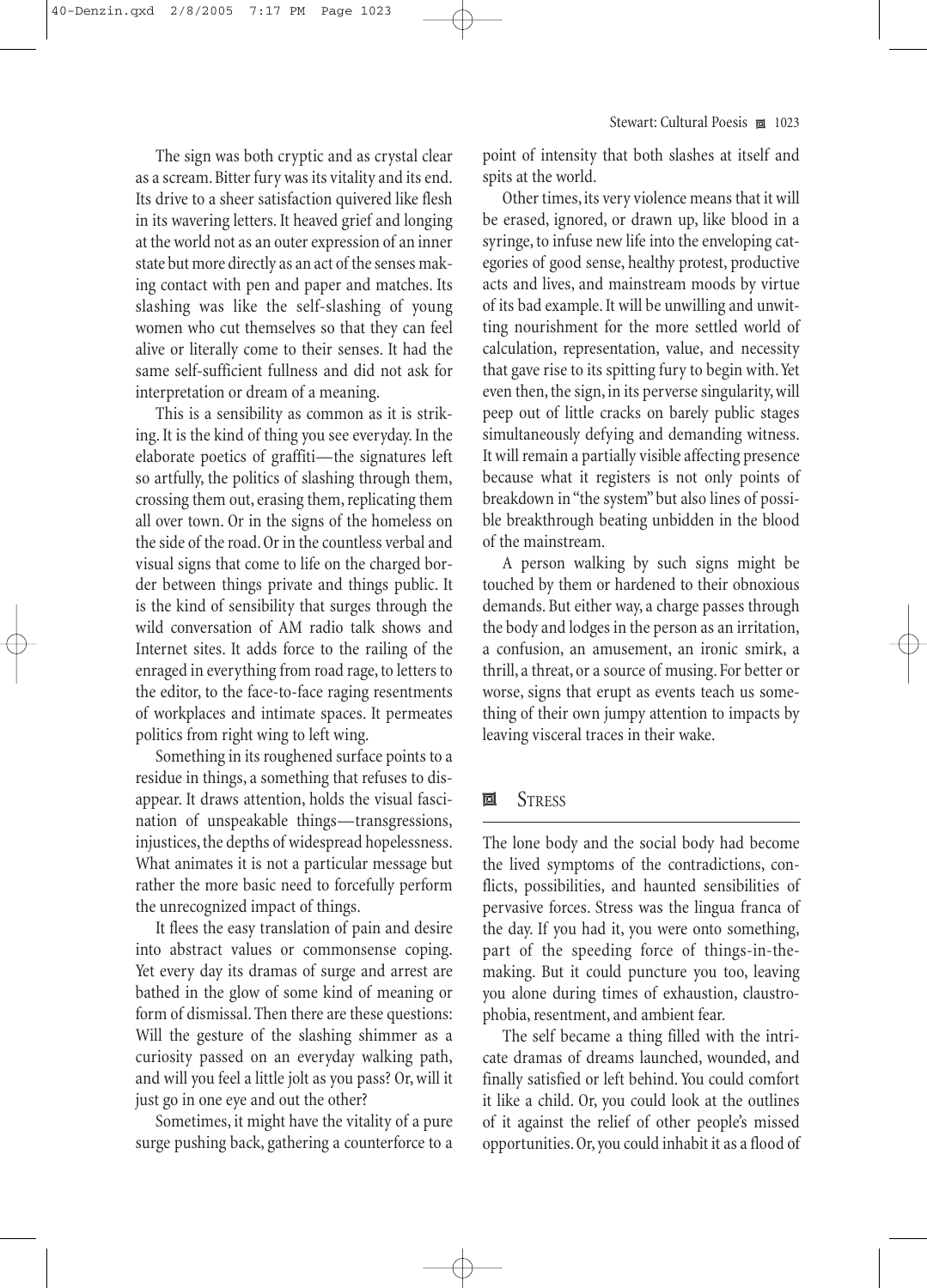events and relationships caught in a repetitive pattern that you recognized only when you got to the end of a cycle, and by then you were already onto the next one.

There were little shocks in the rhythms of splurging and purging and in the constant edgy corrections of the self-help regimes—take an aspirin a day (or not), drink a glass of red wine a day (or not), eat butter or low-fat margarine or canola oil, eat oatmeal to strip the bad cholesterol from your arteries, eat salmon to add the good cholesterol, try antioxidants or kava kava or melatonin.

The figure of a beefed-up agency became a breeding ground for all kinds of strategies of complaint, self-destruction, flight, reinvention, and experimentation as if the world rested on its shoulders. Straight talk about willpower and positive thinking claimed that agency was just a matter of getting on track, as if all the messy business of real selves affected by events and haunted by threats could be left behind in an out-of-thisworld levitation act.

Against this tendency, a new kind of memoir began to work the lone self into a fictional sacrifice powerful enough to drag the world's impacts out onto secret stages. Self-help groups added density to the mix, offering both practical recipes for self-redeeming action and a hard-hitting, lived recognition of the twisted, all-pervasive ways in which compulsions permeated freedoms and were reborn in the very surge to get free of them once and for all.

## **回** THE BODY SURGES

The body builds its substance out of layers of sensory impact laid down in the course of straining upstream against recalcitrant and alien forces or drifting downstream, with its eyes trained on the watery clouds and passing treetops overhead and its ears submerged in the flow that surrounds it, buoys it, and carries it along. The body surges forward, gets on track, gets sidetracked, falls down, pulls itself up to crawl on hands and knees, flies through the air, hits a wall, regroups, or beats a retreat. It knows itself as states of vitality, exhaustion, and renewal. It exerts itself out of necessity and for the love of movement and then it pulls a veil around itself to rest, building a nest of worn clothing redolent with smells of sweat or cheap perfume or smoky wood fires burrowed into wool.

The body cannot help itself. It is an extremist seeking thrills, a moderate sticking its toe in to test the waters, a paranoid delusion looking for a place to hide. It is a bouncing fool throwing itself at an object of round perfection in the dogged conviction that it is on the right track this time. What the body knows, it knows from the smell of something promising or rancid in the air or the look of a quickening or slackening of flesh. It grows ponderous, gazing on its own form with a Zen-like emptiness. As a new lover, it dotes on revealed scars and zones in on freckles and moles and earlobes. As one of the anxious aging, it is drawn to the sight of new jowls and mutant hairs and mottled skin in the bathroom mirror.

The body is both the persistent site of selfrecognition and the thing that will always betray you. It dreams of its own redemption and knows better. It catches sight of a movement out of the corner of its eye and latches on to a borrowed intimacy or a plan that comes as a gift to sweep it into the flow of the world and free it of its lonely flesh.

The body consumes and is consumed. Like one big pressure point, it is the place where outside forces come to roost, condensing like thickened milk in the bottom of the stomach. It grows sluggish and calls for sweet and heavy things to match its inner weight. Or salty or caffeinated things to jolt it to attention.

Layers of invented life form around the body's dreamy surges like tendons or fat.

Lifestyles and industries pulse in a silent, unknown reckoning of what to make of all this.

The body builds itself out of layer on layer of sensory impact. It loves and dreads what makes it. At times, it is shocked and thrilled to find itself in the driver's seat. At other times, it holes up, bulks up, wraps itself in its layers. The world it lives in spins with the dancing poles of ups and downs and rests its laurels in a banality that hums a tune of its own.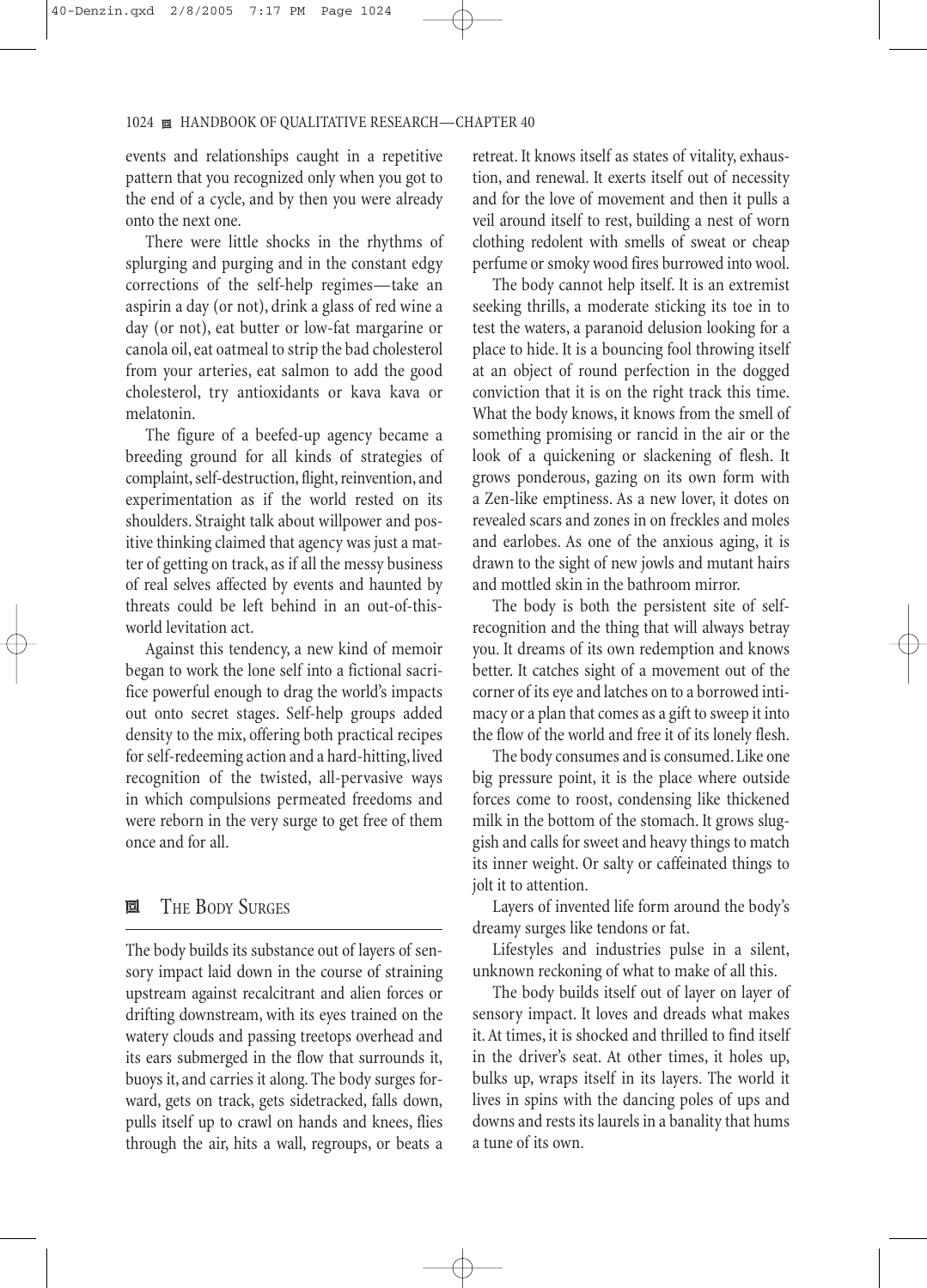#### 40-Denzin.qxd 2/8/2005 7:17 PM Page 1025

## **2** BODY FOR LIFE

She once took up *Body for Life* on the advice of a friend. Between them, it was a joke. They called it their cult. But they also knew that there was something *to* a little extreme self-transformation. Or at least the effort. *Body for Life* was a bestselling book with glossy "before-and-after" pictures of bodybuilders on the inside covers. It started as a bodybuilder's, movement-building, moneymaking challenge to the unwashed to put down the beer and chips and start loving life instead of just living it, to start thriving and not just surviving. It was "12 weeks to mental and physical strength."

She was not at all taken with the tanned, oiled, muscle man and muscle woman look on the inside covers, but the little game of moving her eyes back and forth between each pair of beforeand-after shots caught her in a spell of momentary satisfaction. The eye jumped happily between the paired scenes. Now fat and pale, now muscled and oily and tan. Peek-a-boo. All of the bodies were white. They made her think of the body displays that she was always running into when she lived in Las Vegas. At the post office, or at the drive-in movie theater, or while waiting in line to get a new driver's license, there were always halfnaked bodybuilders with wet-skinned snakes draped around their necks, or monkeys on leashes, or stars-and-stripes halter tops and permed blond hair.

Her friend called the people in the pictures "beefcakes."Class seemed to be somehow involved in all of this, but people would swear up and down that those who were into *Body for Life* came from all walks of life. That comfortable claim to plainness emerging out of some kind of mainstream. Some kind of mall culture. Ordinary Americans unmarked by anything but the will to change their bodies and by the real or imagined fruits of their success after those glorious 12 weeks. They were people who had been catapulted out of the back seat of life onto the magic carpet ride that turns flighty self-defeating dreams into vital generative flesh.

They had experienced their breakthroughs when they saw the inspiring photos on the inside

#### Stewart: Cultural Poesis **2–1025**

covers, or when they took a good hard look at their own eye-opening "before" pictures, or when—while watching the inspirational video that they could get for a \$15 donation to the Make-A-Wish Foundation—they were suddenly released from the feeling of being alone and felt hope instead. They began to crave the 12-week program even more than they craved a piece of key lime pie or a beer.

There is nothing weird about how this happens. It is laid out step by step like a 12-step program where the spiritual transformation flows directly through the flesh.You follow the steps in the book as if it were a recipe book, consuming each new exercise with relish. You create 12-week goals out of gossamer wishes. Done. You pull your dreams out of their shadow existence into the light of day. Okay then! You harness the force in your own faintly beating desire to change. Wow! Okay. You ask yourself hard questions. You write down the answers. You speak your goals out loud with mimicked confidence every morning and night until the confidence is real. You commit. You focus; forget the zoning out and drifting downstream. You create five daily habits. You imagine other people looking at your new body with gleaming eyes, and you hear their approving comments until the imagining is effortless and part of you. You surrender the negative emotions that hold everyone back, and you start looking forward. You realize that you will never again get sidetracked. Everyone who takes the 12-week challenge feels like a winner. You do not need a carrot on a stick anymore; you take your eyes off the prize (a blood red Lamborghini Diablo) and even consumer fetishism seems to fade into the background of a half-lived past. Now you are consuming your body, and your body is consuming you. It is more direct.

She was not really interested in the inspirational business, however, and she never actually read the book. She passed directly from the game of beforeand-after photos to the charts near the end of the book that tell you exactly what you have to do and eat. She got organized. She made copies of the exercise charts so that she could fill one out each day like a daily diary. She memorized the acceptable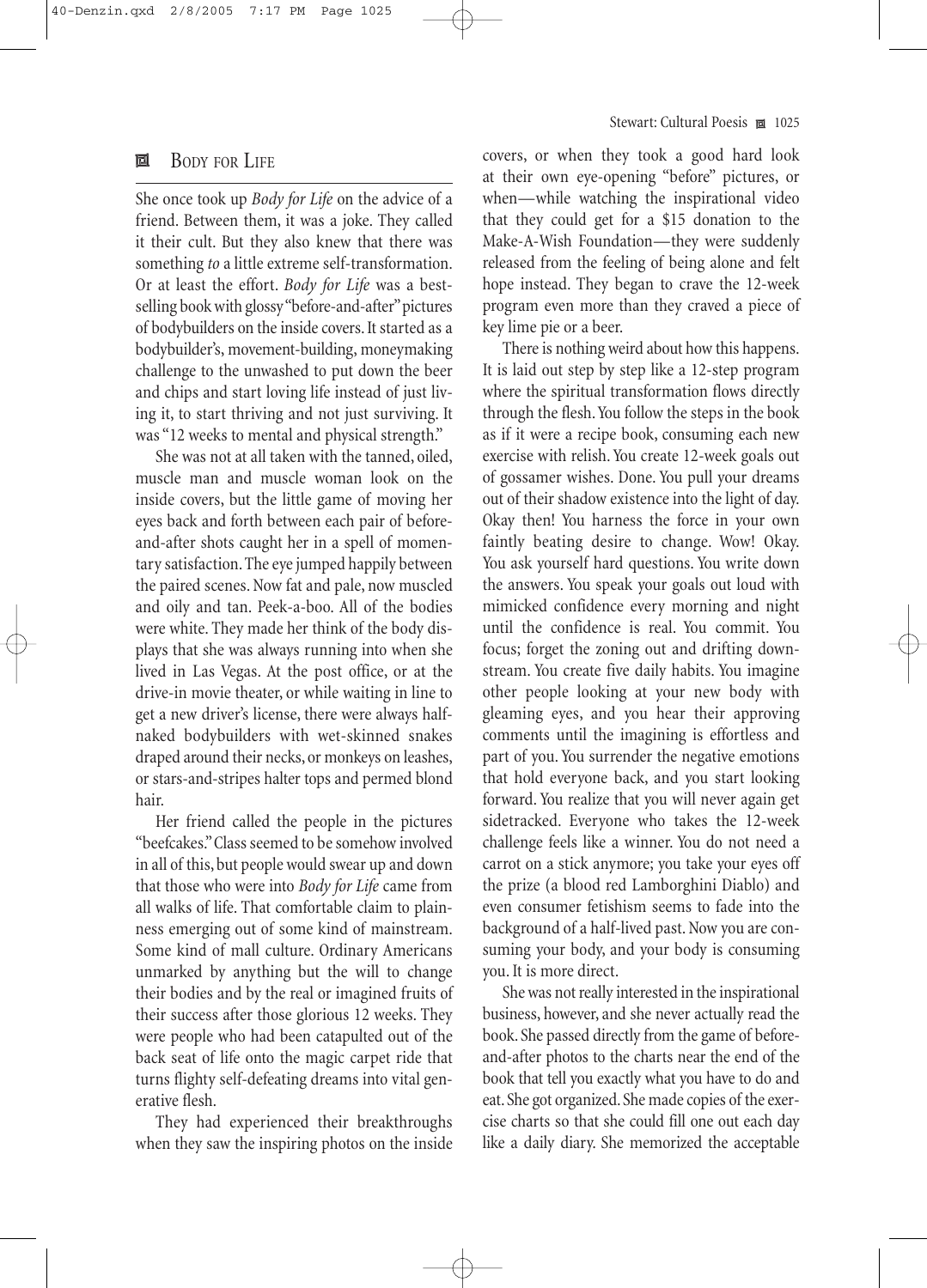foods in the three food groups and stocked up. She ritualized each meal and gleefully took off the 7th day each week, carefully following the instruction to eat exactly whatever she wanted that day and no less. She ordered boxes of the shakes and power bars and began to experiment with the recipes that made the chocolate shake taste like a banana split and turned the vanilla shake into that famous liquid key lime pie. She got the picture. She felt the surge. She let it become a new piece of her skeleton. Then there were the inevitable ups and downs, the sliding in and out of its partial cocoon.

A couple of years later, long after she had consumed the program enough to reduce it to a few new prejudices about how to exercise and how to eat, she drifted into Body for Life Community.com and the dozens of listservs and chat rooms in its nest. Some were modeled as Christian fellowships:

The only requirement for membership is the desire to be healthy. This is not just a set of principles but a society for people in action. Carry the message or wither. . . . Those who haven't been given the truth may not know the abundant life we have found—a way out, into life, a real life with freedom.

Other listservs were just organized by state. In any of them, you could click on someone's name and up would pop a *Body for Life* photo, slipping you right into the culture of personal ads. In the chat rooms, things got really concrete. One woman confessed that she could smell the chocolate right through the wrappers in the bowl of Halloween candy by the door, and someone shouted support in capital letters: "HANG IN THERE! YOU CAN DO IT!!!" A man happily obsessed about how to prepare his shakes:

My favorite is chocolate, and to prepare the shake I always use 3 cubes of ice from the Rubbermaid mold, put them (without water) in the jar, and then pour the water in. Use 12 and a half ounces and 1 centimeter, then blend for about 55 seconds. You [have] got to use a stopwatch! I think this is why I love Myoplex, because I blend it for more seconds and I drink it cool without milk or bananas.

People exchanged stories of ongoing tragedies, seeking workout partners to help them get through the ordeals. Others just focused on keeping up the network connections:

Good morning to everyone. Been off for a few days. Lizzy—sorry to hear about your migraine—scary! Jim—it's true—your pictures don't do you justice! Abs—I love your philosophy! It's true—we become what we think about. Deb—congratulations! Good luck with your photos—can't wait to see your progress! If you find something that covers bruises, let me know—I bruise just thinking about bumping into something. Can't wait to see you all at the upcoming events!

All of these self-expressions are excessive in their own way. They proclaim, confess, obsess, and gush. But that is not because the body really does just get on track and march forward armed with the drama of success and the minutia of disciplinary practices. It is because it slumps and gets sidetracked and rejoins its *Body for Life* self. It is because it wants and it does not want and because it might do one thing or another. It is because it smells its way along tracks, and new tracks intersect the old and carry it away. It is because it catches things out of the corner of its eye, and half-hidden things on the sidelines are always the most compelling.

*Body for Life* draws its own life from the force of a bodily surge enacting not the simple, deliberate, one-way embodiment of dreams but rather the pulsing impact of dream and matter on each other in a moment when the body is beside itself. Caught in a movement, floating suspended between past and future, hesitation and forward thrust, pain and pleasure, knowledge and ignorance, the body vibrates or pulses. It is only when the body remains partly unactualized and unanchored that it seems intimate, familiar, and alive. This can be lived as an event—a moment of shock, climax, or awakening. But there is also something of it in the banal and quotidian—a continuous background radiation, a humming left unremarked like a secret battery kept charged.

*Body for Life* says that turning fleeting fantasies into the force of vitality is about making a decision, but making a decision is itself about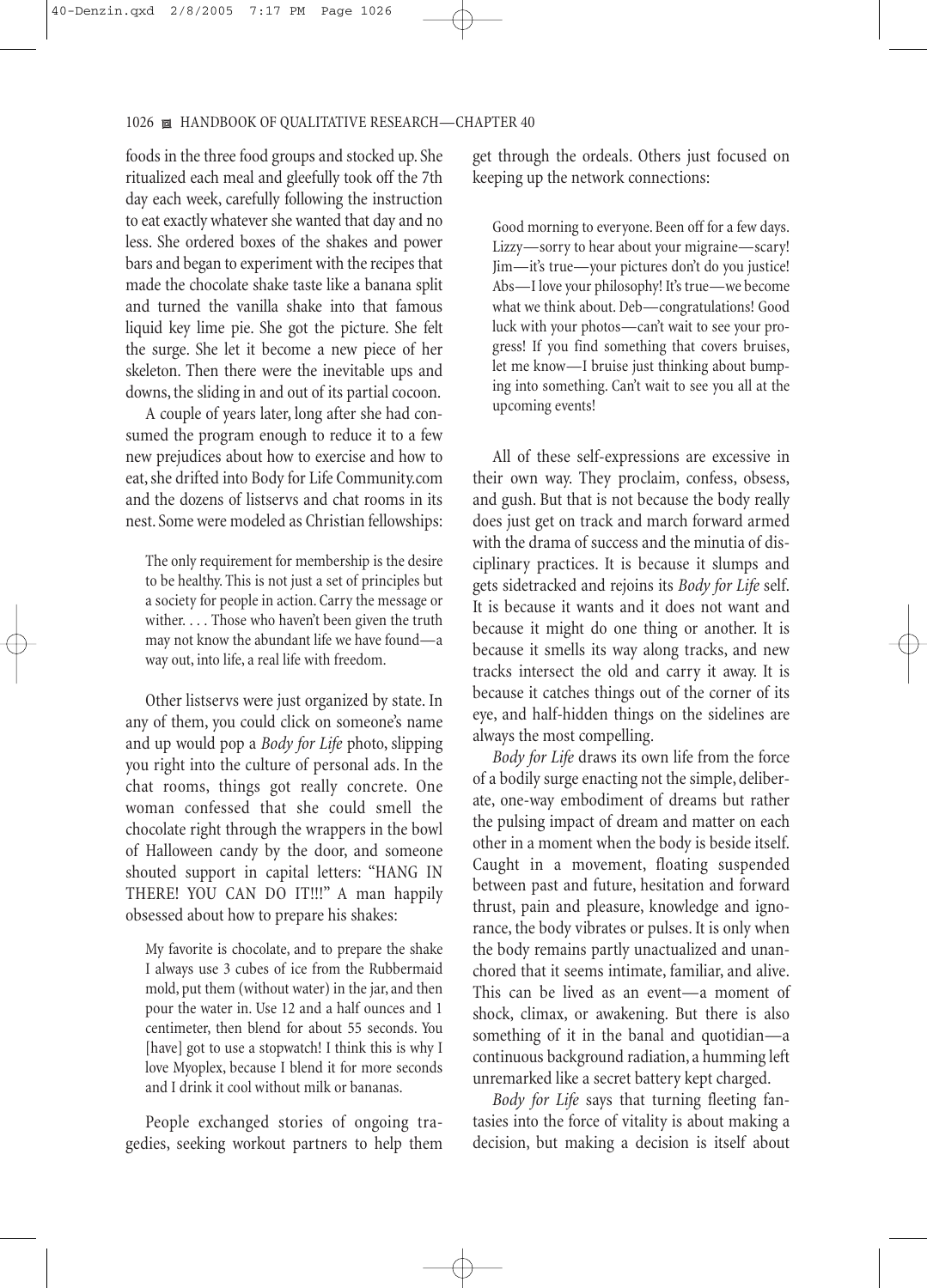playing games, looking at pictures, following recipes, mimicking desired states, inventing social imaginaries, and talking to yourself in the mirror. Getting on track and staying there is not the simple and sober choice of a lifetime but rather a thin line from which you can, and probably will, topple back to ordinary sloppiness or onto an "epidemic of the will" (Sedgwick, 1992) such as excessive dieting. Then the body might swing itself back to a state of moderation or exhaustion, stick its toe in to test the waters, and pull the blankets over itself to hide.

The proliferating cultures of the body spin madly around the palpable promise that fears and pleasures and forays into the world can be literally made vital all-consuming passions. But this promise (and threat) is already there in the body directly engaged by shifting public sensibilities, in the senses retooled and set in motion. Like an antenna, the body picks up pulses that are hard to hear, or hard to bear, in the normalizing universe of cultural codes. It stores the pulses in a neck muscle or a limb, or it follows them just to see where they are going.It dares them and registers their impacts. It wants to be part of their flow. It wants to be in touch. It wants to be touched. It hums along with them, flexing its muscles in a state of readiness.

## **E** SOMETIMES WHEN YOU HEAR SOMEONE SCREAM ...

Laurie Anderson had a show at the Guggenheim Soho called "Your Fortune, \$1." A spooky white plastic owl perched on a stool in a darkened corner spewed out a stream of two-bit advice, trenchant commentary, and stray advertising lingo plucked out of a realm of sheer circulation. The owl's mechanical yet sensuously grainy voice droned on and on, transfixing her in a flood of Hallmark greeting card schlock. She was fascinated to see how the flood's ordinary reality seemed to instantly deflate and become both laughable and alarming from the owl's simple mimicking.

Then it said something that she swore she had already been anxiously chanting to herself. *Sometimes when you hear someone scream, it goes in one ear and out the other. Sometimes it passes right into the middle of your brain and gets stuck there.*

It was one of those moments when the indiscriminate flow stops dead in its tracks. The supersaturated soup of sensory images and sounds gently prodding and massaging us like waves lapping a shore takes this opportunity to solidify into something momentarily clear or even shocking. Like a trauma we had forgotten or never quite registered that comes back in a flash. Or like a whiff of something hopeful or potentially exciting passing with the breeze. We perk up in a mix of recognition, pleasure, and alarm.

One minute you are afloat in the realm of sheer circulation. Then some random sound bite hits you with a force that seems to bring you to your senses. We sober up in the face of a cruel lucidity. But it is the hungry sense that has been awakened that drives the world back into the land of enchantment. The waves of desire lap at our feet, and we drift off again, held aloft by the sheer density of images, sensory signals, and objects drawn into play in the dreamworld.

When she heard the owl's line about screams that pass right into the middle of your brain and get stuck there, she went home and wrote down a story that had been lodged in her psyche ever since she heard it.

The story starts with a question lodged in a tactile sensate anxiety and then opens onto an aesthetic scene of the senses. The question: Do you ever wake up in the morning, or in the middle of the night, with a sense of sudden dread and start scanning your dreamy brain for the memory of what you have done or a premonition of what is coming? Some do this all of the time; for them, this is what morning has become.

The aesthetic scene: She has a big iron bed lodged against long wide windows looking onto the back deck. Tropical breezes waft over her in the night, carrying the sweet and fetid smells of kumquat trees and mimosa blossoms. At dawn, there are wild bird cries—mourning doves and grackles and parrots that once escaped their pet cages and now breed in the trees. At certain hours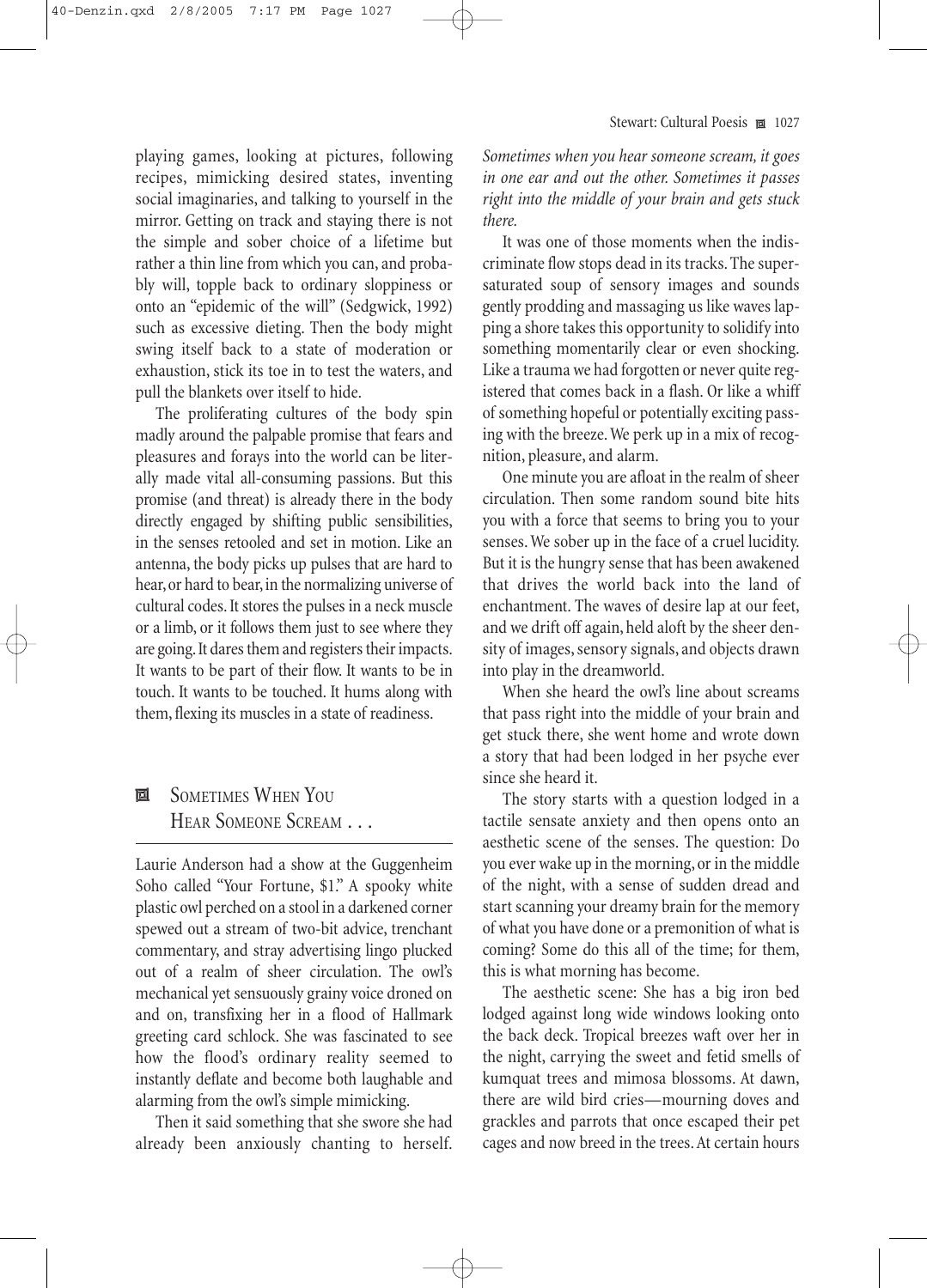in the still of the night, the train cries in the near distance. The night pulses with the high lonesome sound of haunted machine dreams roaming the landscape.

When she has guests, she lets them use the iron bed, and they wake up talking about the bed and the wailing train as if they feel pleased to be set down in some kind of American Heartland. But she is only too happy to lay down a pallet on the living room floor and fall into a deep sleep with only the smell of old ashes from the fireplace because she knows why the train sings.

The train sings for Bobby, a homeless drunk who laid himself down on the tracks one night and passed out as if he too could lay down a pallet and escape from his ghosts. He and his old lady had been down at the free concert on the river where some of the street people party hard. The weekly concert was their moment to be at home in public, doing what everyone else was doing, only more. Some would laugh loud or make announcements or give people directions and advice.As the day went to full dark, the power of music would flow out from the stage, touch spellbound bodies, and spread out to the neon skyline reflecting in the dark glassy expanse of the river. There were always graceful moments—a dance gesture,a wide open smile, a sudden upsurge of generosity, the startled gratitude of pariahs who suddenly found themselves seamlessly rubbing shoulders with the housed. There were always crashes too people falling down drunk in front of the stage; the vomiting; a man huddled and pale, too sick to party; flashes of hope and ease dashed on the rocks of familiar fury, frustration, humiliation, and grief; people making spectacles of themselves. Sometimes there were fights.

That night, Bobby had a fight with his old lady and stomped off alone. He followed the train tracks through the woods to the homeless camp, where he sat on the tracks alone, taking stock in a booze-soaked moment of reprieve. He loved the romance of the high lonesome sound in the distance and the train's promise of tactility and power—the rumbling weight of power incarnate rumbling past, the childhood memory of the penny laid on the tracks, the way the tracks carved out a "no man's land"where shadows could travel and live.

He laid himself down on the icy cold tracks and closed his eyes, as if tempting fate. As if that simple move held both the possibility of checking out and a dream of contact with a public world that might include him.

Somewhere in the middle of the long train passing over, he raised his head, awakening. They say that if he had not woken up, the train would have passed right over him.

Now the train screams out a warning when it draws close to that place on the tracks not far from her iron bed. It often wakes her. Or it lodges in her sleep and comes as an unknown shock of anxiety in the morning.

#### 回回回

## 回 CODA

The stories that make up my story—disparate and arbitrary scenes of impact tracked through bodies, desires, or labors and traced out of the aftermath of a passing surge registered, somehow, in objects, acts, situations, and events—are meant to be taken not as representative examples of forces or conditions but rather as constitutive events and acts in themselves that animate and literally make sense of forces at the point of their affective and material emergence. More directly compelling than ideologies, and more fractious, multiplicitous, and unpredictable than symbolic representations of an abstract structure brought to bear on otherwise lifeless things, they are actual sites where forces have gathered to a point of impact, or flirtations along the outer edges of a phenomenon, or extreme cases that suggest where a trajectory might lead if it were to go unchecked. They are not the kinds of things you can get your hands on or wrap your mind around, but they are things that have to be literally tracked.

Rather than seek an explanation for things we presume to capture with carefully formulated concepts, my story proposes a form of cultural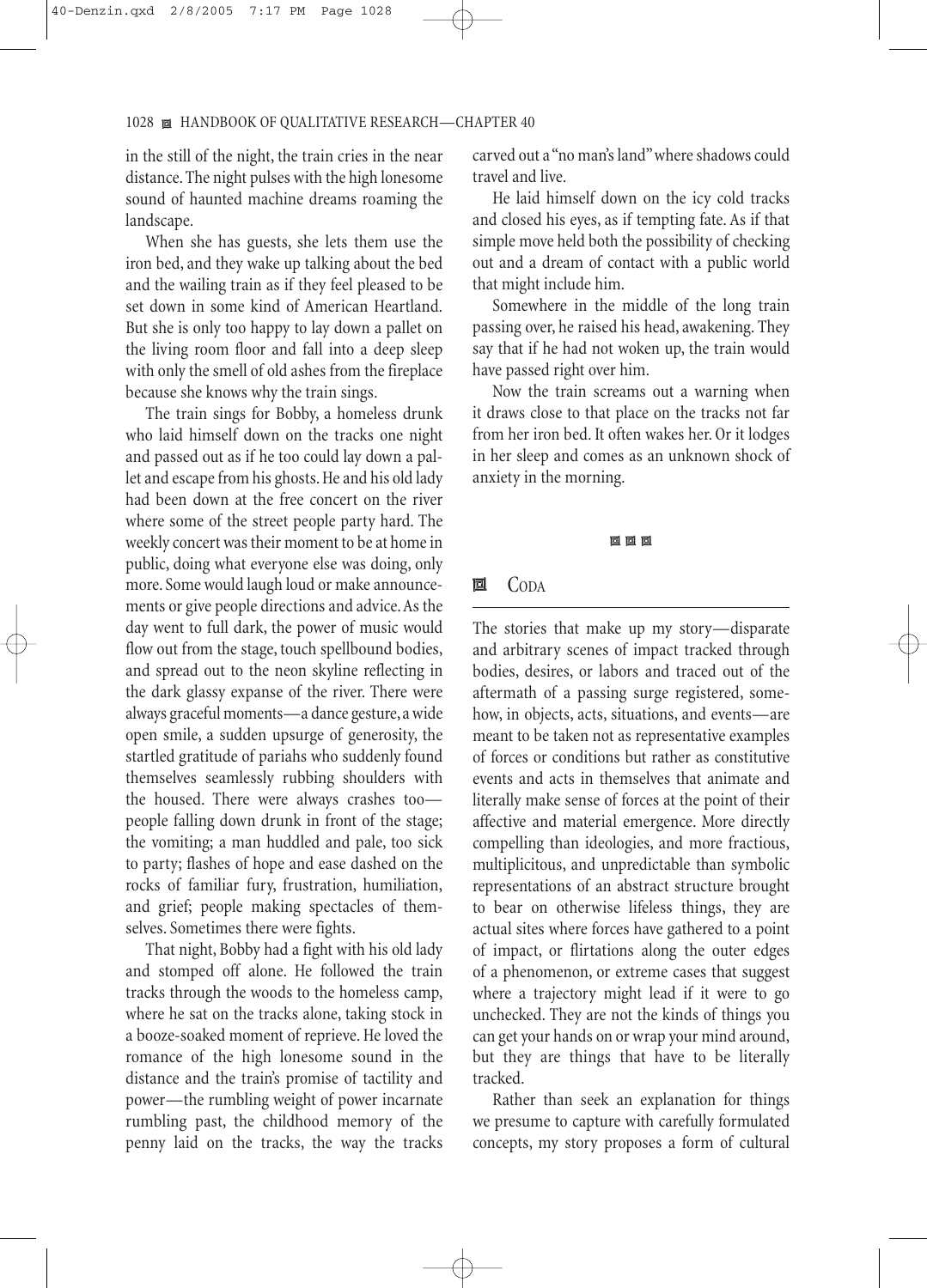and political critique that tracks lived impacts and rogue vitalities through bodily agitations, modes of free-floating fascination, and moments of collective excitation or enervation. It attempts to describe how people are quite literally charged up by the sheer surge of things in the making.

My story, then, is not an exercise in representation or a critique of representation; rather it is a cabinet of curiosities designed to incite curiosity. Far from trying to present a final, or good enough, story of something we might call "U.S. culture," it tries to deflect attention away from the obsessive desire to characterize things once and for all long enough to register the myriad strands of shifting influence that remain uncaptured by representational thinking. It presumes a "we"—the impacted subjects of a wild assemblage of influences—but it also takes difference to be both far more fundamental and far more fluid than models of positioned subjects have been able to suggest. It is not normative. Its purpose is not to evaluate things as finally good or bad, and far from presuming that meanings or values run the world, it is drawn to the place where *meaning* per se collapses and we are left with acts and gestures and immanent possibilities. Rather than try to pinpoint the beating heart of its beast, it tracks the pulses of things as they cross each other, come together, fragment, and recombine in some new surge. It tries to cull attention to the affects that arise in the course of the perfectly ordinary life as the promise, or threat, that something is happening—something capable of impact. Whether such affects are feared or shamelessly romanticized, subdued or unleashed, they point to the generative immanence lodged in things. Far from the named "feelings" or "emotions" invented in discourses of morals, ideals, and known subjectivities (leave that to Hallmark and the Family Channel), they take us to the surge of intensity itself.

My story tries to follow lines of force as they emerge in moments of shock, or become resonant in everyday sensibilities, or come to roost in a stilled scene of recluse or hiding. It tries to begin the labor of knowing the effects of current restructurings not as a fixed body of elements and representations imposed on an innocent world

but rather as a literally moving mix of things that engages desires, ways of being, and concrete places and objects.

## **回** REFERENCES

- Bakhtin, M. (1982). *The dialogic imagination* (K. Brostrom, Trans.). Austin: University of Texas Press.
- Bakhtin, M. (1984). *Problems of Dostoevsky's poetics* (C. Emerson, Trans.). Minneapolis: University of Minnesota Press.
- Barthes, R. (1975). *The pleasure of the text* (R. Miller, Trans.). New York: Hill & Wang.
- Barthes, R. (1977). *Image–music–text* (S. Heath, Trans.). New York: Hill & Wang.
- Barthes, R. (1981). *Camera Lucida: Reflections on photography* (R. Howard, Trans.). New York: Hill & Wang.
- Barthes, R. (1985). *The responsibility of forms: Critical essays on music, art, and representation* (R.Howard, Trans.). New York: Hill & Wang.
- Benjamin, W. (1999). *The Arcades Project* (H. Eiland & K. McLaughlin, Trans.). Cambridge, MA: Harvard University Press.
- Benjamin, W. (2003). *The origin of German tragic drama* (J. Osborne, Trans.). New York: Verso.
- Deleuze, G., & Guattari, F. (1987). *A thousand plateaus* (B. Massumi, Trans.). Minneapolis: University of Minnesota Press.
- Foucault, M. (1990). *The history of sexuality: An introduction* (R. Hurley, Trans.). New York: Vintage.
- Guattari, F. (1995).*Chaosmosis: An ethico-aesthetic paradigm.* Bloomington: Indiana University Press.
- Haraway, D. (1997).*Modest witness, second millennium.* New York: Routledge.
- Haraway, D. (2003). *The Companion Species Manifesto: Dogs, people, and significant otherness.* Chicago: Prickly Paradigm Press (University of Chicago).

- Sedgwick, E. (1992). *Epistemology of the closet.* Berkeley: University of California Press.
- Sedgwick, E. (1993). Epidemics of the will. In E. Sedgwick, *Tendencies* (pp. 130–145). Durham, NC: Duke University Press.
- Sedgwick, E. (1997). *Novel gazing: Queer readings in fiction.* Durham, NC: Duke University Press.
- Sedgwick, E. (2003). *Touching feeling: Affect, pedagogy, performativity.* Durham, NC: Duke University Press.

Lingis, A. (1994). *Foreign bodies.* New York: Routledge.